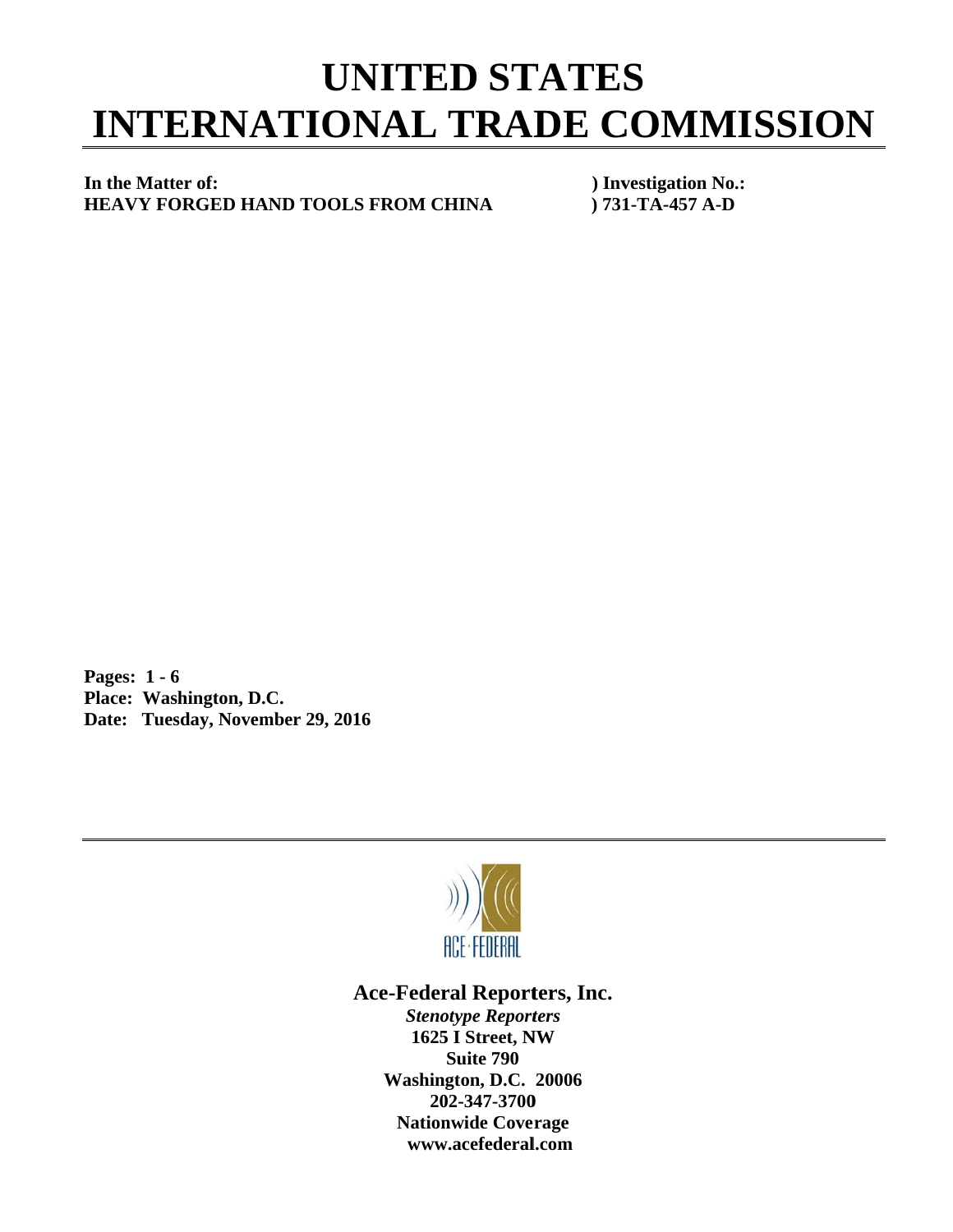1 THE UNITED STATES INTERNATIONAL TRADE COMMISSION 2 3 In the Matter of: (a) Investigation No.: 4 HEAVY FORGED HAND ) 731-TA-457 A-D 5 TOOLS FROM CHINA ) (Fourth Review) 6 7 8 Tuesday, November 29, 2016 9 Main Hearing Room (Room 101) 10 U.S. International 11 Trade Commission 12 500 E Street, S.W. 13 Washington, D.C. 14 The meeting commenced, pursuant to notice, at 15 11:06 a.m., before the Commissioners of the United States 16 International Trade Commission, the Honorable Irving A. 17 Williamson, presiding. 18 APPEARANCES: 19 On behalf of the International Trade Commission: 20 Commissioners: 21 IRVING A. WILLIAMSON, CHAIRMAN 22 DAVID S. JOHANSON, VICE CHARIMAN 23 MEREDITH M. BROADBENT, COMMISSIONER 24 DEAN A. PINKERT, COMMISSIONER (via telephone) 25

 $1<sub>1</sub>$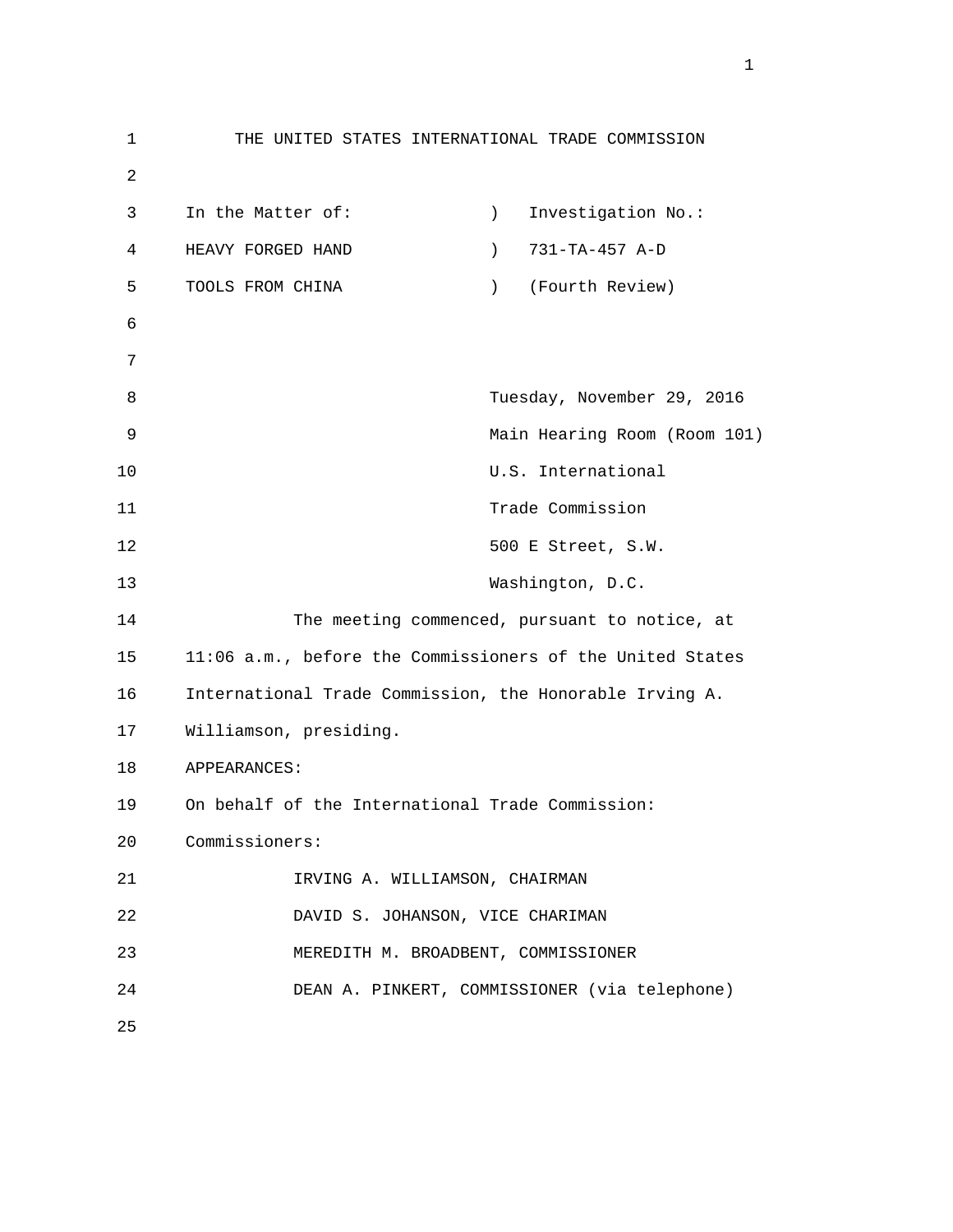1 APPEARANCES (Continued) 2 F. SCOTT KIEFF, COMMISSIONER 3 RHONDA K. SCHMIDTLEIN, COMMISSIONER 4 5 Staff: 6 NATHANAEL COMLY, SUPERVISORY INVESTIGATOR 7 EDWARD PETRONZIO, INVESTIGATOR 8 PATRICK GALLAGHER, ATTORNEY/ADVISOR 9 DENNIS FRAVEL, INTERNATIONAL TRADE ANALYST 10 11 WILLIAM R. BISHOP, SUPERVISORY HEARINGS AND 12 INFORMATION OFFICER 13 SHARON BELLAMY, RECORDS MANAGEMENT SPECIALIST 14 15 16 17 18 19 20 21 22 23 24 25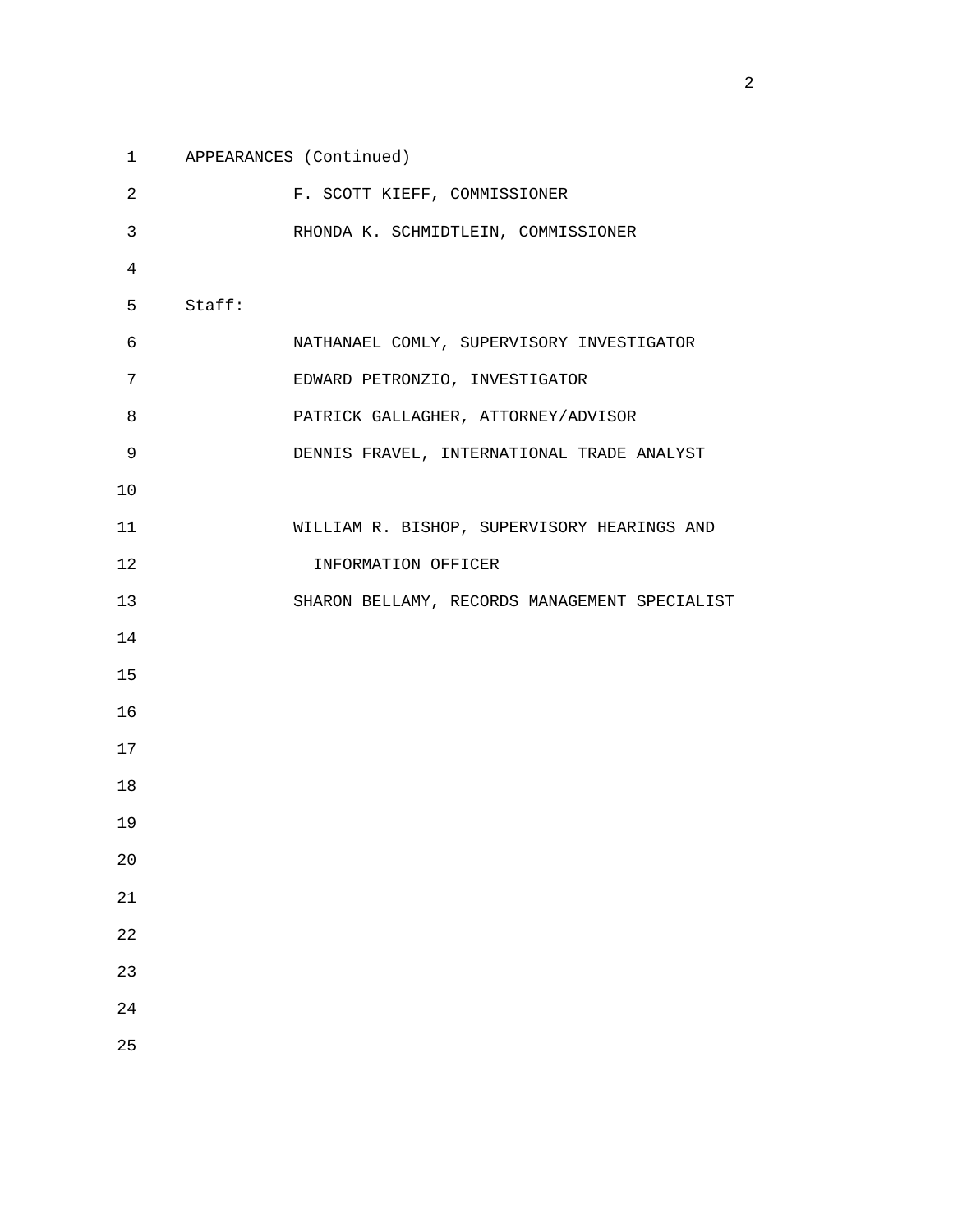1 P R O C E E D I N G S  $2$  (11:06 a.m.) 3 CHAIRMAN WILLIAMSON: Good morning. This meeting 4 of the U.S. International Trade Commission will now come to 5 order. 6 Welcome to Commissioner Pinkert who is 7 participating by telephone. 8 COMMISSIONER PINKERT: Good morning. 9 CHAIRMAN WILLIAMSON: Good morning. 10 I understand that there are no agendas for future 11 meetings, minutes, ratification lists, or outstanding action 12 jackets to consider. 13 Next we turn to the vote in Investigation No. 14 731-TA-457 A-D, Fourth Review, Heavy Forged Hand Tools from 15 China. 16 Welcome to Mr. Comly and the staff who 17 participated in these investigations. 18 Are there any questions for the staff? 19 (No response.) 20 CHAIRMAN WILLIAMSON: Are there any additions to 21 the staff report? 22 MR. COMLY: Nate Comly, Office of Investigations, 23 there are no revisions or corrections to the staff report. 24 Thank you. 25 CHAIRMAN WILLIAMSON: Is there any objection to

<u>3</u>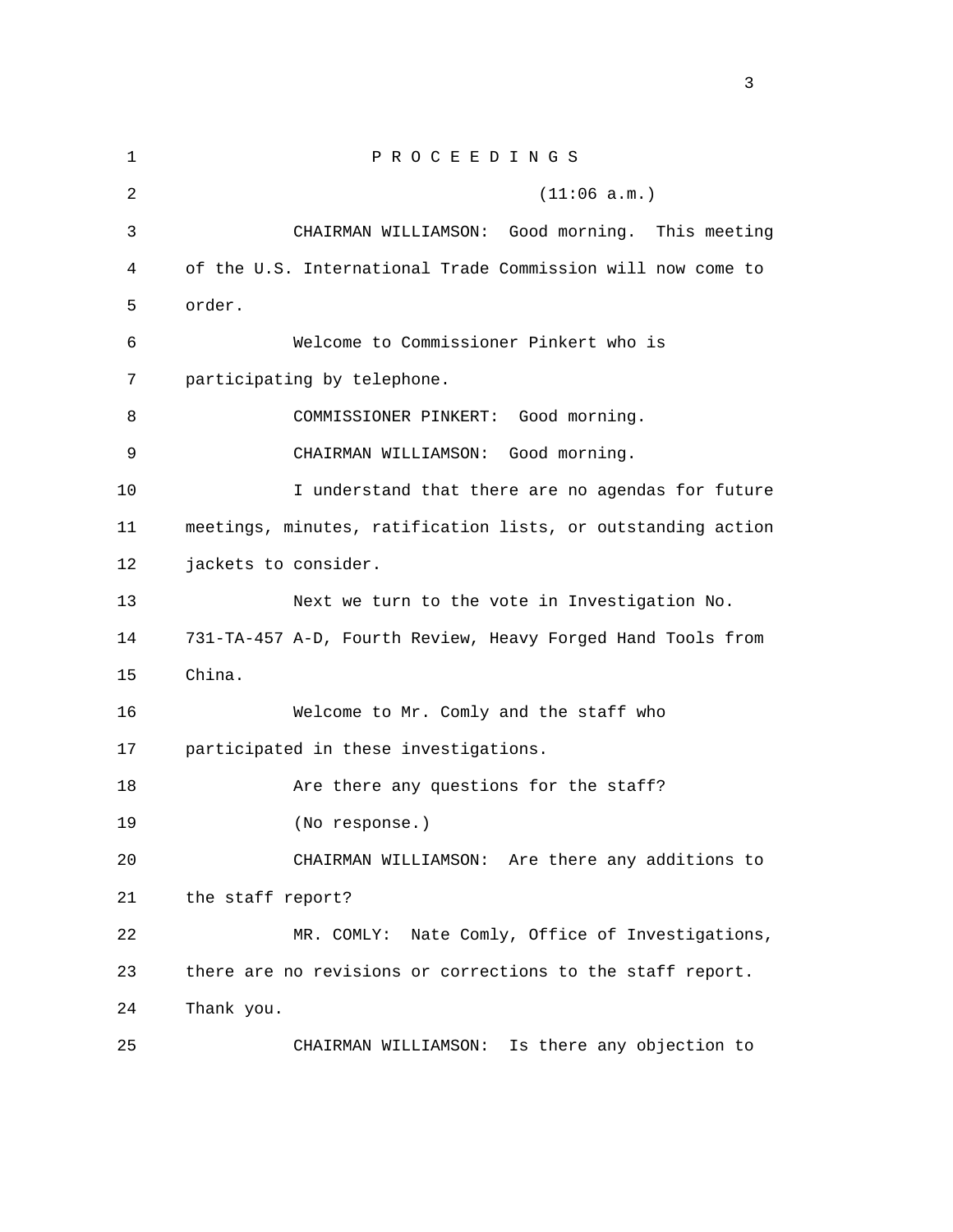1 approval of the staff report? 2 (No response.) 3 CHAIRMAN WILLIAMSON: Hearing none it is 4 approved. 5 Mr. Secretary, will you please call the roll? 6 MR. BISHOP: Commissioner Williamson? 7 COMMISSIONER WILLIAMSON: I vote in the 8 affirmative. 9 MR. BISHOP: Commissioner Johanson? 10 COMMISSIONER JOHANSON: I vote in the 11 affirmative. 12 MR. BISHOP: Commissioner Pinkert? 13 COMMISSIONER PINKERT: I vote in the affirmative. 14 MR. BISHOP: Commissioner Broadbent? 15 COMMISSIONER BROADBENT: I vote in the 16 affirmative. 17 MR. BISHOP: Commissioner Kieff? 18 COMMISSIONER KIEFF: I vote in the affirmative. 19 MR. BISHOP: Commissioner Schmidtlein? 20 COMMISSIONER SCHMIDTLEIN: I vote in the 21 affirmative. 22 MR. BISHOP: Mr. Chairman, the Commission has 23 reached affirmative determinations. 24 CHAIRMAN WILLIAMSON: Thank you, Mr. Secretary. 25 Further information regarding these

4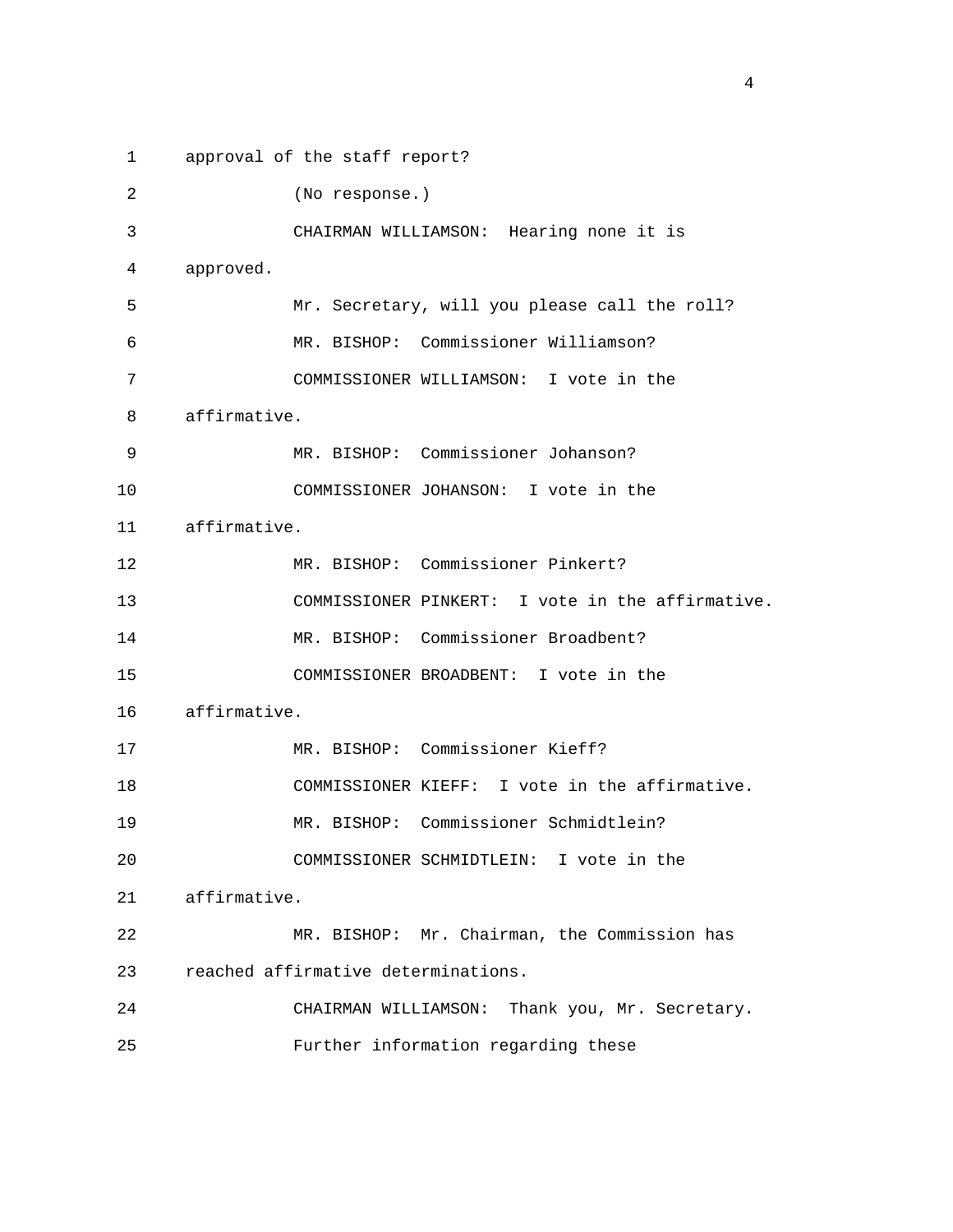1 determinations will be in the press release. Views of the 2 Commission currently are scheduled to be completed and filed 3 by December 15, 2016. 4 Thank you to all the staff who participated in 5 this investigation. 6 Seeing that there is no other business before the 7 Commission, this meeting is adjourned. 8 (Whereupon, at 11:08 a.m., the meeting was 9 adjourned.)